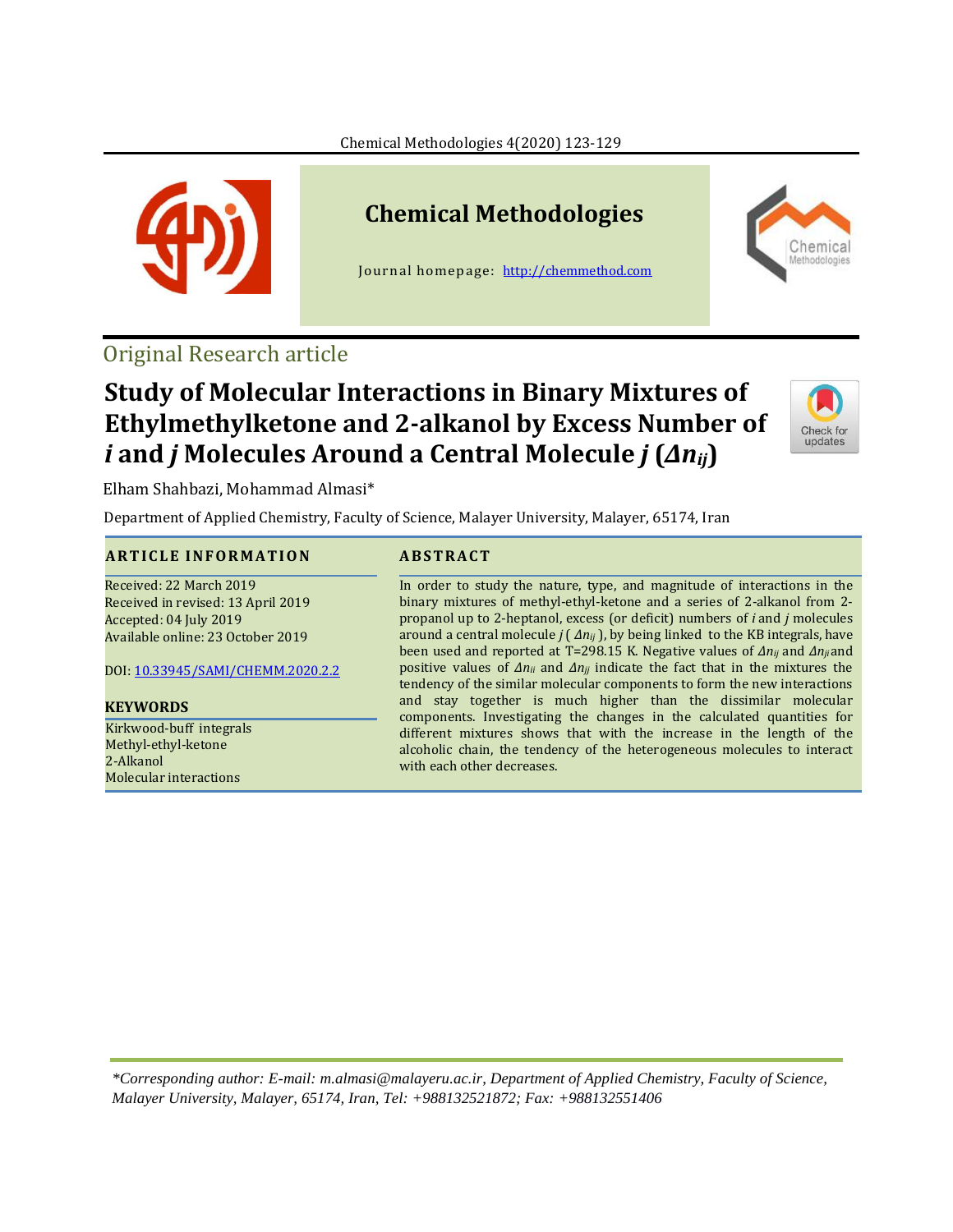#### **Graphical Abstract**



### **Introduction**

Commonly, the extent of correlation between *the* X*<sup>i</sup>* positions of *i* and *j* molecules is measured by the pair correlation function g*ij*(X*i*, X*j*) as this function that is used in the KB statistical theory [1-3] can be obtained from the experimental sources and connect the molecular interactions to the macroscopic structure of liquids. The KB integrals determine the extent of mutual affinity between the components of mixtures and find important usage in the preferential solvation and relative stability of molecules in solution. In KB formalism, the *Gij* is the main quantity that is calculated for solutions. Other parameters such as excess (or deficit) molecules around a central molecule are determined from the *Gij* integrals. In the current study, excess (or deficit) molecules around a central molecule for MEK+2-alkanol binary systems were reported. The considered alcohols are 2-pentanol, 2-butanol, 2-pentanol, 2-hexanol and 2-heptanol.

#### **Results and discussion**

The KB formalism provides information about the structure of liquid mixtures at the microscopic level by the parameter of *Δnij*, namely the excess (or deficit) numbers of *i* and *j* molecules around a central molecule *j* [4]. Calculation of *Δnij* is based on the relation.

$$
\Delta n_{ij} = C_i \Delta G_{ij} \tag{1}
$$

*Δnij*, can be calculated from the corresponding KBIs;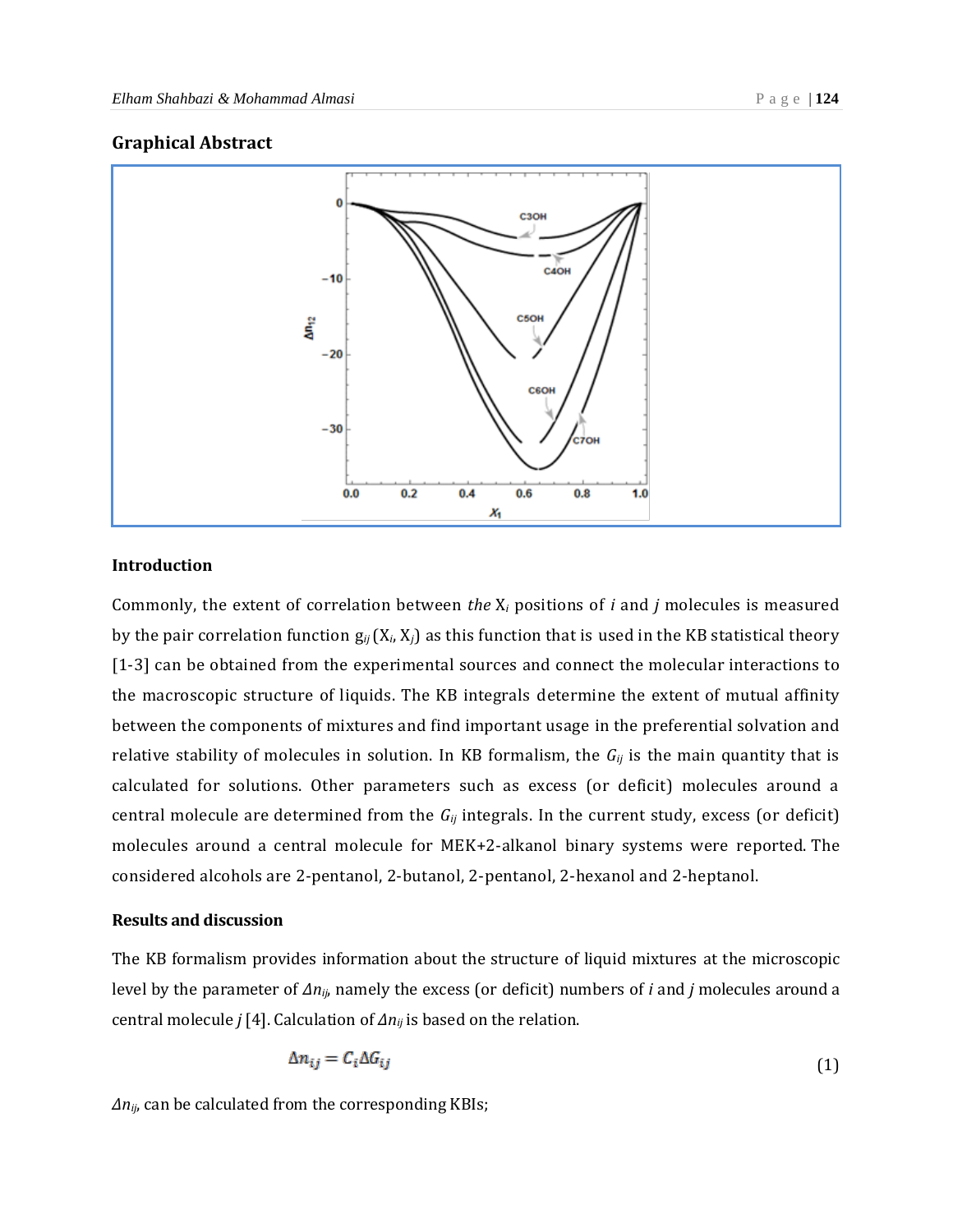$$
\Delta n_{12} = C_1 \Delta G_{12} = \frac{-c_1 V_1 V_2}{V_m} \left(\frac{1 - D}{D}\right)
$$
\n(2)

$$
\Delta n_{21} = C_2 \Delta G_{21} = \frac{-c_2 V_1 V_2}{V_m} \left(\frac{1 - D}{D}\right)
$$
\n(3)

$$
\Delta n_{ii} = C_{ii} \Delta G_{ii} = \frac{-c_{i} \kappa_{j} V_{j}^{2}}{\kappa_{i} V_{m}} \left(\frac{1-D}{D}\right) \quad i \neq j \tag{4}
$$

The obtained results for *Δnij*, *Δnji*, *Δnii* and *Δnjj*as a function of mole fraction for methyl-ethyl-ketone (MEK)+2-alkanol binary mixtures are listed in Table 1. It is noteworthy that four local compositions in a binary mixture composed of spices 1 and 2 should be considered:  $x_{11}$  and  $x_{21}$  are the local mole fractions of components 1 and 2 near a central molecule 1, and *x<sup>12</sup>* and *x<sup>22</sup>* are the local mole fractions of components 1 and 2 near a central molecule 2 [5] .

Calculation of excess or deficit methyl-ethyl-ketone molecules around the central methyl-ethylketone molecule *Δnii* shows that this quantity is positive for all binary systems. Data illustrate that there are similar molecules around the central methyl-ethyl-ketone molecule in the mixtures. Comparison of the peaks of *Δn<sup>11</sup>* for binary mixtures displays this relation.

*Δn<sup>11</sup>* MEK+2-heptanol > *Δn<sup>11</sup>* MEK+2-hexanol > *Δn<sup>11</sup>* MEK+2-pentanol > *Δn<sup>11</sup>* MEK+2-butanol > *Δn<sup>11</sup>* MEK+2-propanol

This relation shows that the deficit of MEK molecules around the central molecule of MEK is minimum for the system containing MEK+2-propanol and maximum for MEK+2-heptanol. In the binary mixtures, MEK molecules are most commonly rounded by 2-propanol molecules and less commonly with 2-heptanol molecules. Values of *Δn<sup>21</sup>* (number of excess or deficit molecules of alcohols around the central MEK) are negative for all binary systems and suggest that the central MEK molecule is less surrounded with alcohol molecules in the mixture as compared to similar MEK molecules. Comparison of *Δn<sup>21</sup>* peak for binary mixtures indicates the following relation:

*Δn21* MEK+2-propanol > *Δn<sup>21</sup>* MEK+2-butanol > *Δn<sup>21</sup>* MEK+2-pentanol > *Δn<sup>21</sup>* MEK+2-hexanol > *Δn<sup>21</sup>* MEK+2-heptanol

This relation implies that there are more 2-propanol molecules around a central MEK molecule as compared to other alcohols and the number of 2-heptanol molecules is the least. By increasing the length of the alcohol chain, the number of alcohol molecules around the MEK decreases as interactions between unlike molecules reduced. This behaviour for MEK (1)+2-alkanol (2) mixtures is presented in Figure 1.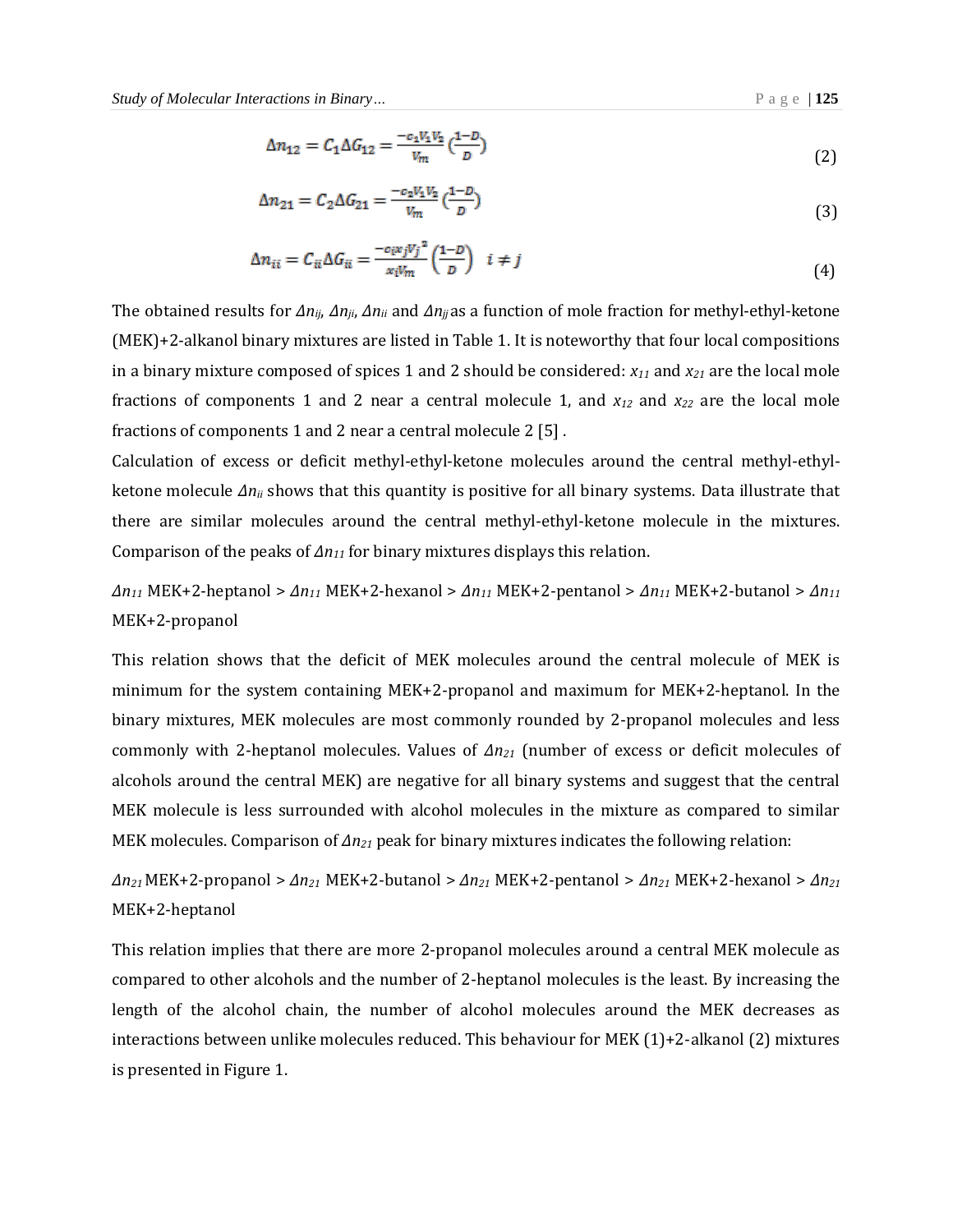| MEK+2-propanol |                 |                 |                   |                   |
|----------------|-----------------|-----------------|-------------------|-------------------|
| $X_1$          | $\Delta n_{12}$ | $\Delta n_{21}$ | $\Delta n_{11}$   | $\Delta n_{22}$   |
| 0.0819         | $-0.6$          | $-2.2$          | $\overline{5.2}$  | 0.4               |
| 0.1607         | $-1.1$          | $-4.4$          | 10.7              | 1.9               |
| 0.24           | $-1.3$          | $-5.7$          | 14.9              | $\overline{3.1}$  |
| 0.349          | $-1.9$          | $-6.4$          | 18.4              | $\overline{5.3}$  |
| 0.4405         | $-3.2$          | $-6.1$          | 18.6              | 7.1               |
| 0.5593         | $-4.4$          | $-5.2$          | 15                | 8.6               |
| 0.6511         | $-4.5$          | $-4.4$          | 10.5              | 8.4               |
| 0.7392         | $-4.2$          | $-3.4$          | 7.4               | 7.1               |
| 0.8496         | $-2.6$          | $-1.7$          | 0.8               | $\overline{3.3}$  |
| 0.937          | $-0.7$          | $-0.9$          | $\overline{0.9}$  | 0.9               |
| MEK+2-butanol  |                 |                 |                   |                   |
| 0.0833         | $-0.7$          | $-4$            | 9.4               | $\overline{1.2}$  |
| 0.161          | $-2.3$          | $-6.7$          | 16.9              | $\overline{3}$    |
| 0.2402         | $-2.5$          | $-9.2$          | 22.7              | $\overline{5}$    |
| 0.3498         | $-4$            | $-10.7$         | 26.9              | 8.3               |
| 0.441          | $-5.5$          | $-10.5$         | 26.9              | 12                |
| 0.5609         | $-6.6$          | $-8.6$          | 22.1              | 17.6              |
| 0.6498         | $-6.8$          | $-6.7$          | $\overline{16}$   | 17.4              |
| 0.7398         | $-6.5$          | $-5$            | 9.7               | 12.9              |
| 0.8501         | $-4.3$          | $-3$            | 3.3               | 6.6               |
| 0.9405         | $-0.9$          | $-0.2$          | 0.5               | $\overline{2.8}$  |
| MEK+2-pentanol |                 |                 |                   |                   |
| 0.0852         | 0.8             | $-5.8$          | 7.6               | 1.5               |
| 0.1643         | $-2.4$          | $-12.6$         | 15.8              | $\overline{3.1}$  |
| 0.2456         | $-5$            | $-17.7$         | 23.9              | 6.2               |
| 0.3511         | $-10.2$         | $-19.8$         | 31.9              | 10.7              |
| 0.4422         | $-14.8$         | $-19.7$         | 33.1              | 15.3              |
| 0.5632         | $-20.4$         | $-16.2$         | $\overline{26}$   | $\overline{21.2}$ |
| 0.6508         | $-19.4$         | $-12.1$         | 17.4              | $\overline{21.7}$ |
| 0.7416         | $-13.8$         | $-6.7$          | 9.2               | 16.8              |
| 0.8512         | $-7$            | $-2.3$          | 2.6               | 8.8               |
| 0.941          | $-2$            | $-0.1$          | $\overline{0.3}$  | $\overline{4}$    |
| MEK+2-hexanol  |                 |                 |                   |                   |
| 0.0874         | $-0.9$          | $-7.4$          | 11                | 0.6               |
| 0.1661         | $-2.9$          | $-15.8$         | $\overline{20}$   | 2.8               |
| 0.2482         | $-7.3$          | $-23.3$         | 28                | 7.2               |
| 0.355          | $-15.9$         | $-29.4$         | 35                | 16.4              |
| 0.4463         | $-23.5$         | $-29.2$         | 37.2              | 24.9              |
| 0.5671         | $-30.9$         | $-23.9$         | 34                | 31.7              |
| 0.6534         | $-31.6$         | $-16.4$         | 28.7              | 30.8              |
| 0.7422         | $-25.6$         | $-9$            | 20                | $\overline{25}$   |
| 0.8547         | $-14.6$         | $-2.5$          | 9.5               | 14.3              |
| 0.942          | $-5.3$          | $-0.3$          | 2.9               | $\overline{5.2}$  |
| MEK+2-heptanol |                 |                 |                   |                   |
| 0.0834         | $-0.9$          | $-11$           | 11                | 1.1               |
| 0.1619         | $-3.8$          | $-19.8$         | 22.3              | 4.4               |
| 0.2426         | $-8.4$          | $-26.6$         | 33.7              | 9.8               |
| 0.3491         | $-16.9$         | $-31.6$         | 46.8              | 19.8              |
| 0.4375         | $-24.8$         | $-31.5$         | $\overline{51.5}$ | 29.1              |
| 0.5661         | $-33$           | $-26$           | 45.8              | 38.6              |
| 0.6502         | $-35.1$         | $-18.8$         | 37.1              | 41.2              |
| 0.7371         | $-32.3$         | $-11.4$         | 26.4              | 37.9              |
| 0.8498         | $-22.1$         | $-3.9$          | 13.5              | 25.9              |
| 0.9401         | $-10$           | $-0.6$          | 4.9               | 11.7              |

**Table 1.** The excess (or deficit) number of molecules  $\Delta n_{ij}$  as a function of the mole fraction *x*<sub>1</sub> of MEK at T=298.15 K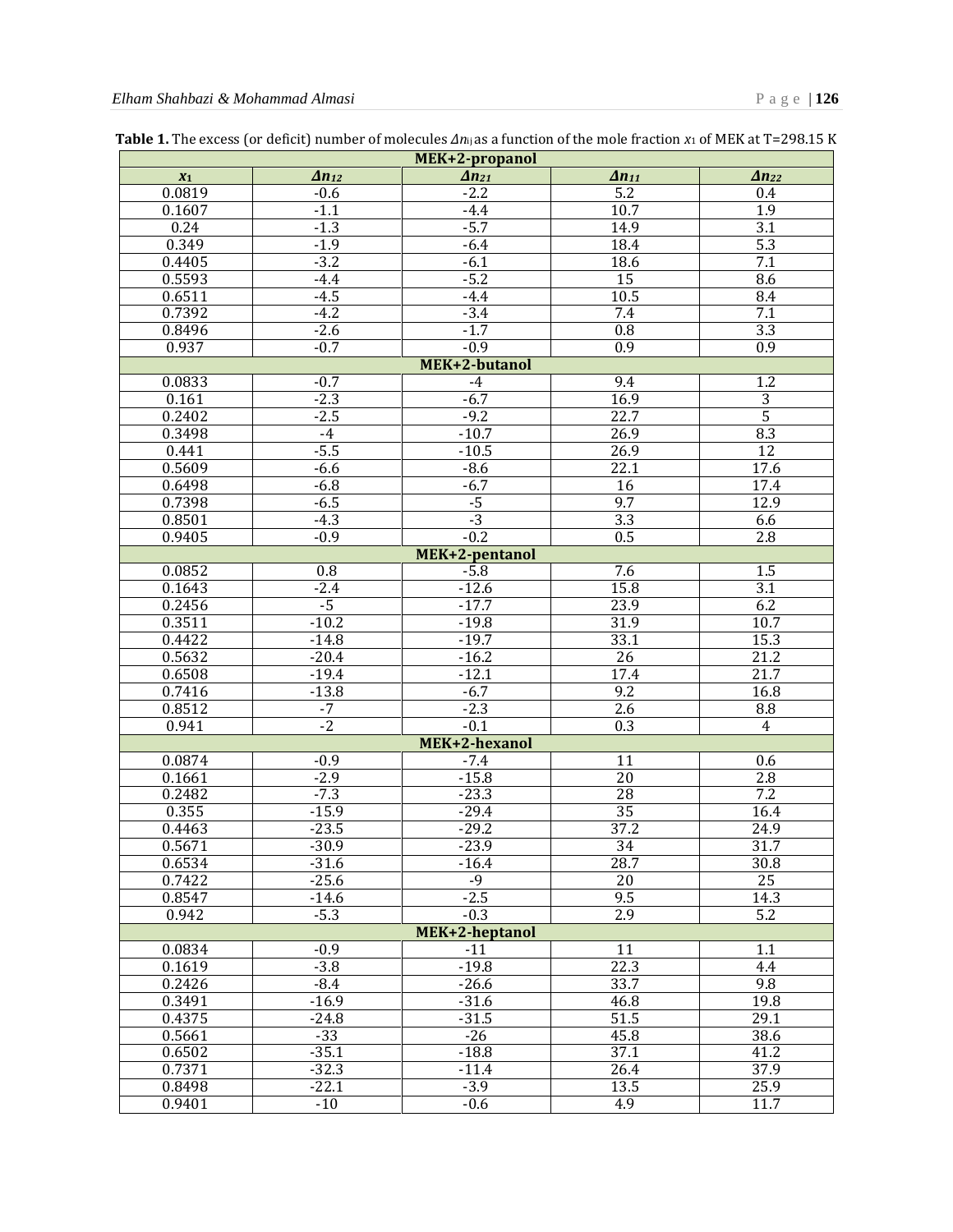Values of *Δn<sup>22</sup>* (excess number of alcohols molecules around the central molecule of alcohol) are positive and increase with an increase in carbon chain length of 2-alkanol.

This behaviour shows that there are similar molecules around the central alcohol molecule.

*Δn*<sup>22</sup> MEK+2-heptanol > *Δn*<sup>22</sup> MEK+2-hexanol > *Δn*<sup>22</sup> MEK+2-pentanol > *Δn*<sup>22</sup> MEK+2-butanol > *Δn*<sup>22</sup> MEK+2-propanol



**Figure 1.** *Δn*21 for methyl-ethyl-ketone (1) +2-alkanol (2) mixtures in the vicinity of methyl-ethyl-ketone molecules at *T* = 298.15 K

The changing style of these data shows that the minimum number of the similar molecule is around the 2-propanol central molecule, and more closely surrounded by unlike molecules of MEK.

By increasing the length of alcohols, the numbers of similar molecules increase over the central alcohol and the similar interactions increase. This effect for MEK (1) +2-alkanol (2) mixtures is shown graphically in Figure 2. Values of *Δn*12 (excess or deficit number of MEK around to the central molecule of alcohol) are negative for all binary systems. Thus, the central alcohol molecule in the mixtures is most surrounded by alcohol molecules, and similar interactions are more favourable. Comparison of *Δn*<sup>12</sup> peak in different mixtures shows the following relation:

*Δn*<sup>12</sup> MEK+2-propanol > *Δn*<sup>12</sup> MEK+2-butanol > *Δn*<sup>12</sup> MEK+2-pentanol > *Δn*12 MEK+2-hexanol > *Δn*<sup>12</sup> MEK+2-heptanol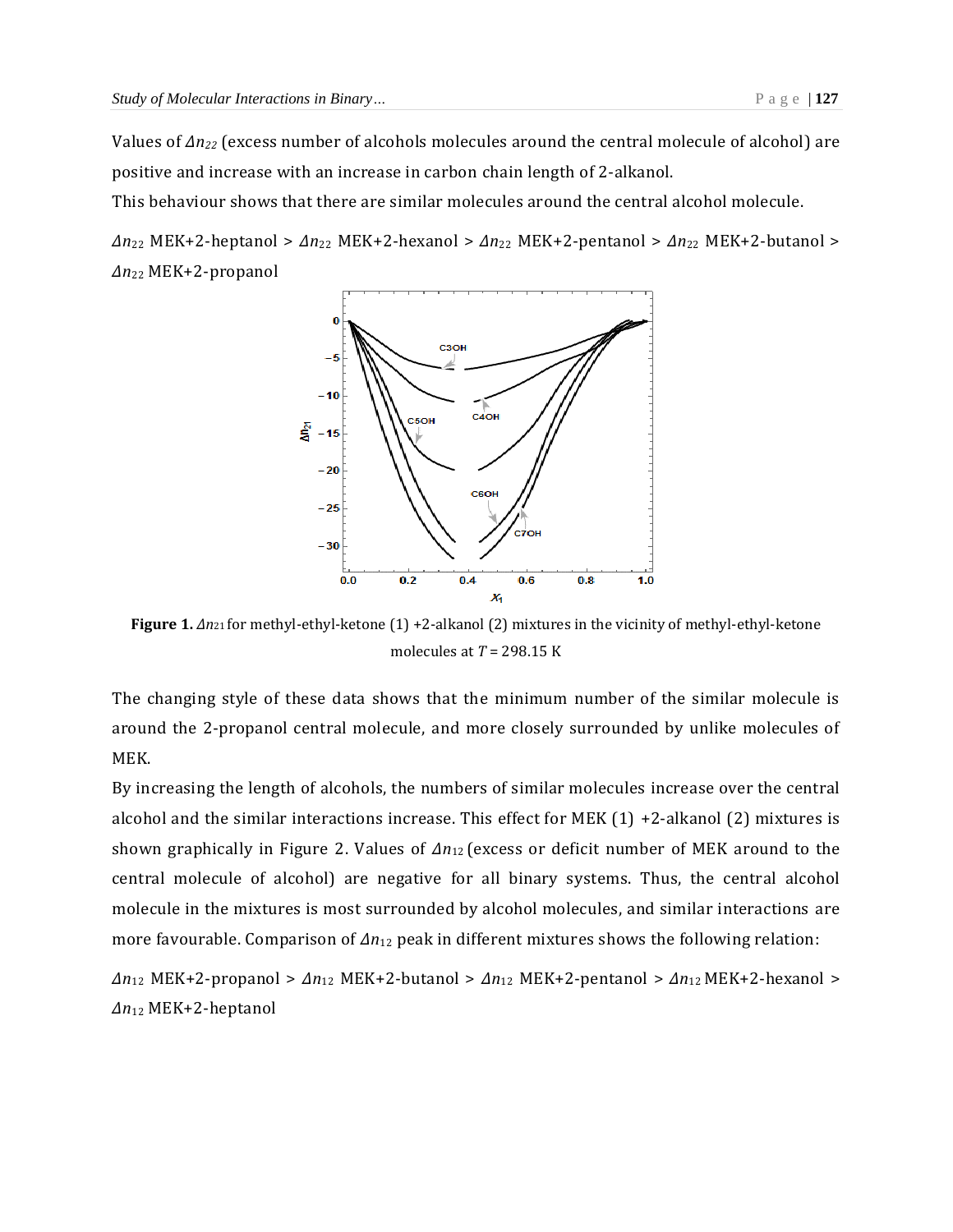

**Figure 2.** *Δn*22 for methylethylketone (1) + 2-alkanol (2) mixtures in the vicinity of alcohol molecules at *T* = 298.15 K

The above relation indicates that the highest numbers of MEK molecules are around the 2-propanol central molecule and the increase in the length of 2-alkanol causes the reduction of the number of MEK around the alcohol molecule. Results suggest that increase of alkyl chain of 2-alkanol plays the role of a weakening agent in interactions.

### **Conclusions**

With the aim of gaining new insights into the nature and type of molecular interactions that occur in the binary mixtures methyl-ethyl-ketone+2-alkanol, excess (or deficit) numbers of *i* and *j* molecules around a central molecule *j*, *Δn*ij were calculated. Application of this parameter to the binary mixtures shows that the structure of binary mixtures is determined by weak unlike interactions, especially in MEK+2-heptanol mixture. For solutions with a given MEK, *Δn*12 is negative and decrease with an increase in the methyl groups of alcohols chain in the following sequences:

*Δn*<sup>12</sup> MEK+2-propanol > *Δn*<sup>12</sup> MEK+2-butanol > *Δn*<sup>12</sup> MEK+2-pentanol > *Δn*12 MEK+2-hexanol > *Δn*<sup>12</sup> MEK+2-heptanol

#### **Conflict of Interest**

We have no conflicts of interest to disclose.